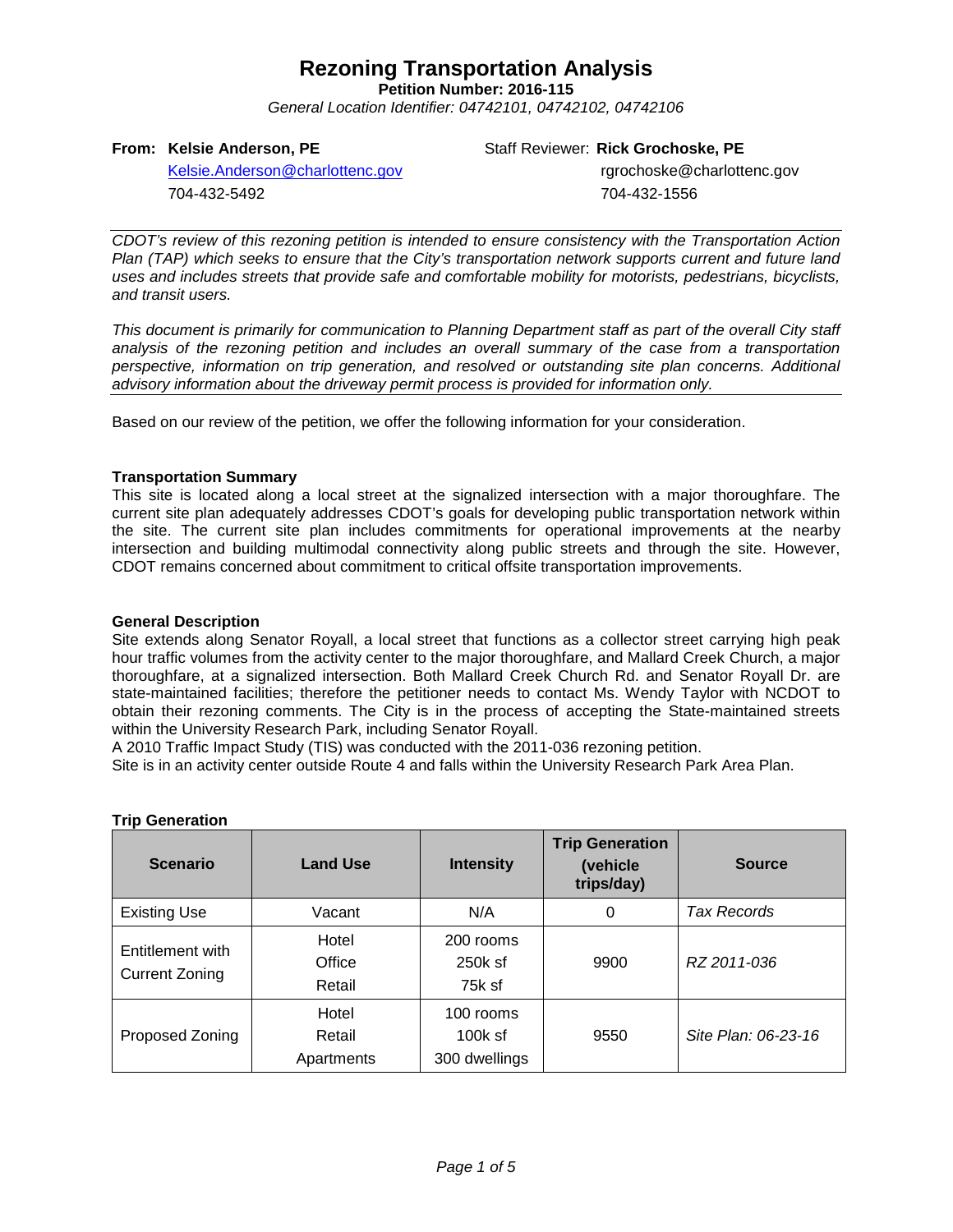## **Rezoning Transportation Analysis Petition Number: 2016-115**

## *General Location Identifier: 04742101, 04742102, 04742106*

## **Resolved Issues**

- 1. The petitioner should revise the site plan Section "C" to include 5' bike lane, 2.5' curb and gutter, 8' planting strip, and 12' wide multiuse path (MUP) along the site's Mallard Creek Church Rd.'s frontage.
- 2. The petitioner should revise the site plan and associated notes for multiuse paths as follows:
	- a. Note 7d a 6' sidewalk is not considered a multi-use path.
	- b. Multiuse paths along all local east-west streets are not necessary, although not inappropriate. Bicyclists should be able to share the street on low-speed, low-volume streets. If MUPs are retained, Sections "A" and "B" should be revised to reflect a path width.
	- c. Include future multi-use paths throughout the site as called out and depicted on the 2011-036 approved rezoning petition.
- 3. The petitioner should revise the site plan to depict and label the following street types and identify them as public streets:
	- a. Alexander Village Main Dr. extension Local Office/Commercial Wide Street (CLDSM U-05)
	- b. Heritage Pond Dr. extension Local Residential Wide Street w/Curb Extension (CLDSM U-03)
- 4. Include Parcel "C" Improvements the extension of the existing SB Senator Royall Dr. outside travel lane for approximately 730 feet to Heritage Pond Dr. as a right-turn only lane.
- 5. The petitioner should revise the site plan to include a "public" north-south office/commercial street section near the site's western property line connecting Mallard Creek Church Rd. and stubbing to the site's property line near Heritage Pond Dr. CDOT anticipates this proposed N/S street would extend eventually and connect to One Electrolux Way (a platted public network street, west of the site.
	- a. A portion of this street was shown on the approved 2011-036 site plan and should be carried into this site plan amendment

8/26/16 Update: Label and dimension future street right-of-way along the site's western boundary of Parcel C. Multi-family parking lot in Parcel C should be connected to Alexander Village extension via driveway/drive aisle generally along the western boundary and connecting in to realigned street requested for Parcel A (see comment (b) below).

- 6. The petitioner should revise the site plan and associated notes for multi-use paths (MUP) as follows:
	- a. Note 7d add "upon CDOT approval" to the end of the first sentence about 6' pinch points.
- 7. The petitioner should revise the site plan to add the following transportation improvements as identified in the approved 2011-036 rezoning petition and October 4, 2012 letter re: Senator Royall Developer Mitigation Agreement. The following traffic mitigation improvements shall be completed and approved before the first building CO is issued on the site (i.e.: development parcels A, B, *or* C):
	- a. An additional NB Senator Royall Dr. 200' left turn storage lane w/appropriate bay taper length at Mallard Creek Church Rd. (the existing Senator Royall Dr. median must remain 8' wide to provide adequate pedestrian refuge space) (see below exhibit).
	- b. Channelized NB dual right turn lanes with protected traffic signal pedestrian phasing (see below exhibit).

8/26/16 Update: Revise note 4a to include this transportation improvement and remove from 4c (iii).

- c. Traffic signal modifications to accommodate the NB dual lefts and NB dual right turns on Senator Royall Dr. NB approach at Mallard Creek Church Rd. (see exhibits below). 8/26/16 Update: Revise note 4a to include this transportation improvement and remove from 4c (last sentence).
- 8. Include Parcel "C" Improvements The widening of Senator Royall Dr. includes an 8' raised landscaped median, and up to three (3) pedestrian refuge islands located at Alexander Village Main Dr., Heritage Pond Dr. and one to be determined during the construction permitting process (see below exhibit).
- 9. The petitioner should revise the site plan to add a note specifying dedication and fee simple conveyance of all rights-of-way to the City before the site's first building certificate of occupancy is issued. 8/26/16 Update: Revise note 5b to first (not last) building certificate of occupancy is issued.
- 10. The petitioner should revise the site plan to include a "public" north-south office/commercial street section near the site's western property line connecting Mallard Creek Church Rd. and stubbing to the site's property line near Heritage Pond Dr. CDOT anticipates this proposed N/S street would extend eventually and connect to One Electrolux Way (a platted public network street, west of the site).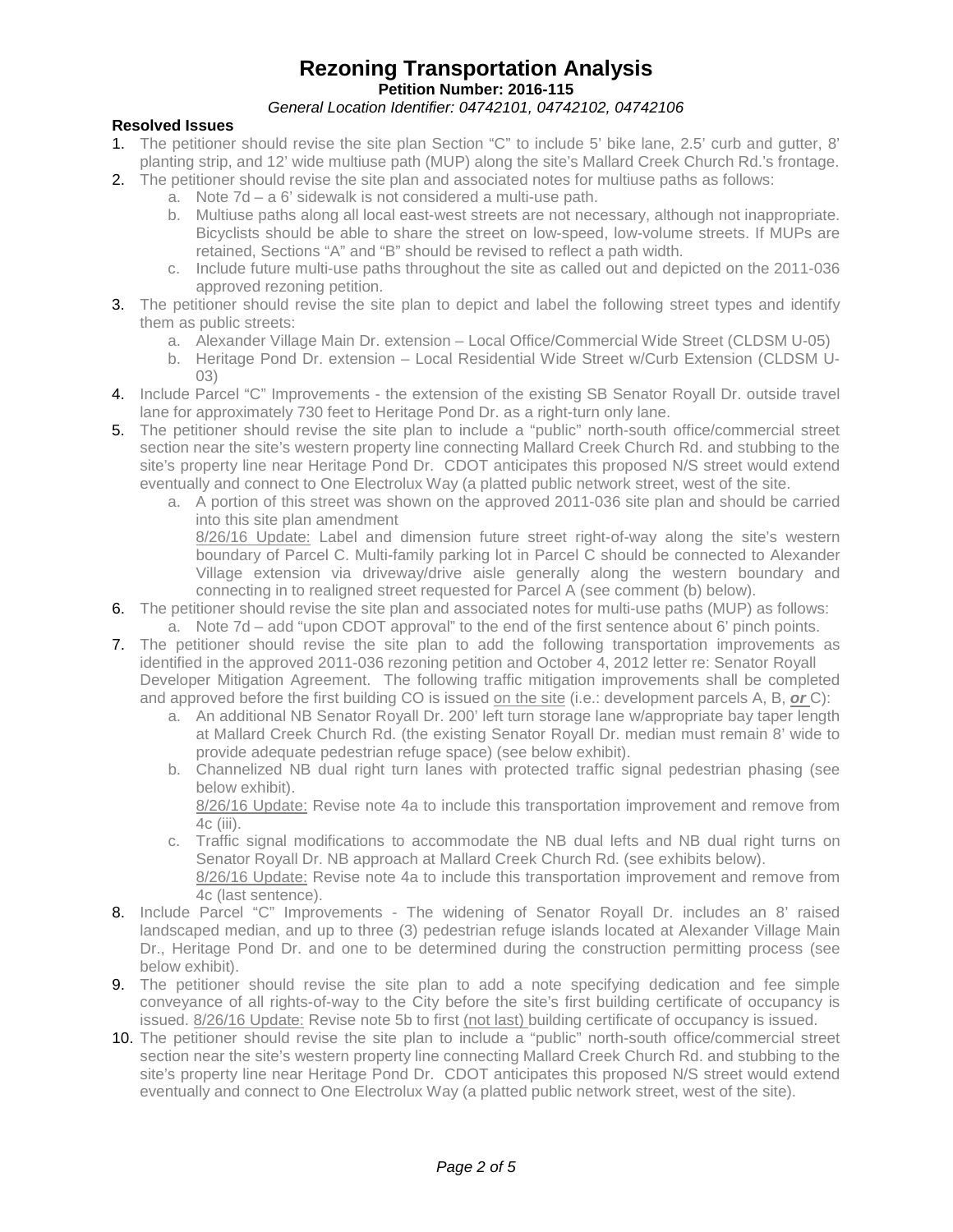## **Rezoning Transportation Analysis Petition Number: 2016-115**

### *General Location Identifier: 04742101, 04742102, 04742106*

a. A right-in/right-out driveway connection through a surface parking lot to Mallard Creek Church as shown in the site plan does not accomplish the desired connectivity and block spacing for an activity center. CDOT would support the continuation of this north-south street to Mallard Creek Church Rd instead.

9/26/16 Update: The petitioner should depict and revise the site plan to relocate the proposed right-in/right-out driveway on Mallard Creek Church Rd. approximately 500' west of Senator Royall Dr.

- b. A local commercial/office narrow street section is appropriate, unless on-street parking is needed.
- c. This site plan proposes conversion of office to residential. This changes the anticipated directional split pattern of the development and further warrants the additional N/S street in the network.
- 11. The petitioner should revise the site plan and associated notes for multi-use paths (MUP) as follows:
	- a. All 10' widths MUPs should be changed to 12' widths, CDOT will consider less than 12' wide MUPs during the permitting process and as approved by CDOT when deemed unfeasible. 8/26/16 Update: Labels for paths less than 12' should be revised to "Sidewalk" 9/26/16 Update: The petitioner should revise the site plan to show a 12' multiuse path on Senator Royall. 10' paths as noted on Alexander Village and Heritage Pond extensions are adequate for these facilities.
- 12. The petitioner should revise the site plan to show the west side Senator Royall Dr. curbline to be relocated to accommodate an additional travel lane and raised landscaped median along the site's frontage. Senator Royall Drive's future west side curbline at Alexander Village Main Dr. and Heritage Pond Dr. is 54.5' as measured from its existing double yellow centerline. (8' raised landscaped median + 4-11' travel lanes +  $2.5'$  c/g =  $54.5'$ ).

8/26/16 Update: CDOT has received and will consider the Senator Royall Dr. concept prepared by DRG (below, dated 8/24/2016) during the permitting process to avoid relocating the existing west side curbline. However, the petitioner should revise the site plan to add a conditional note that states: The petitioner commits to accommodating the 4-lane divided with curb and gutter cross section and acknowledge that this may require curbline relocation, if deemed necessary during the project's permitting process.

13. The petitioner should revise the western alignment extension of Alexander Village to avoid the existing pond (RZ-1) and align with parcel # 04742105's northern property line as generally depicted on the approved 2011-036 rezoning petition.

## **Outstanding Issues**

- 1. The petitioner should revise the site plan to add the following transportation improvements as identified in the approved 2011-036 rezoning petition and October 4, 2012 letter re: Senator Royall Developer Mitigation Agreement. The following traffic mitigation improvements shall be completed and approved before the first building CO is issued on the site (i.e.: development parcels A, B, *or* C):
	- a. A WB Research Dr. 100' right turn lane storage lane w/appropriate bay taper length at David Taylor, including a raised right turn channelized median with pedestrian refuge.
- 2. CDOT recommends the developer construct the MCC site access to Parcel A at the location of the future street connection (approximately 750' from Senator Royall) as this will be the permanent location for site access. CDOT's approval/permitting of the Parcel A site access at the location shown on the current site plan (approximately 400' from Senator Royall) will be temporary only and will be required to be closed when requested by CDOT upon implementation of a portion of the permanent right-in/right-out street, for which right of way is shown as reserved, at the western property line. The petitioner needs to revise the site plan to add a conditional transportation note acknowledging and committing to this condition. Additionally, median modification on MCC to accommodate temporary driveway location (i.e. note 4d iii should be moved to 4b v).
- 3. The petitioner should revise the conditional notes as follows:
	- a. Note 4c restore (ii) for I-85 SB off-ramp right turn lane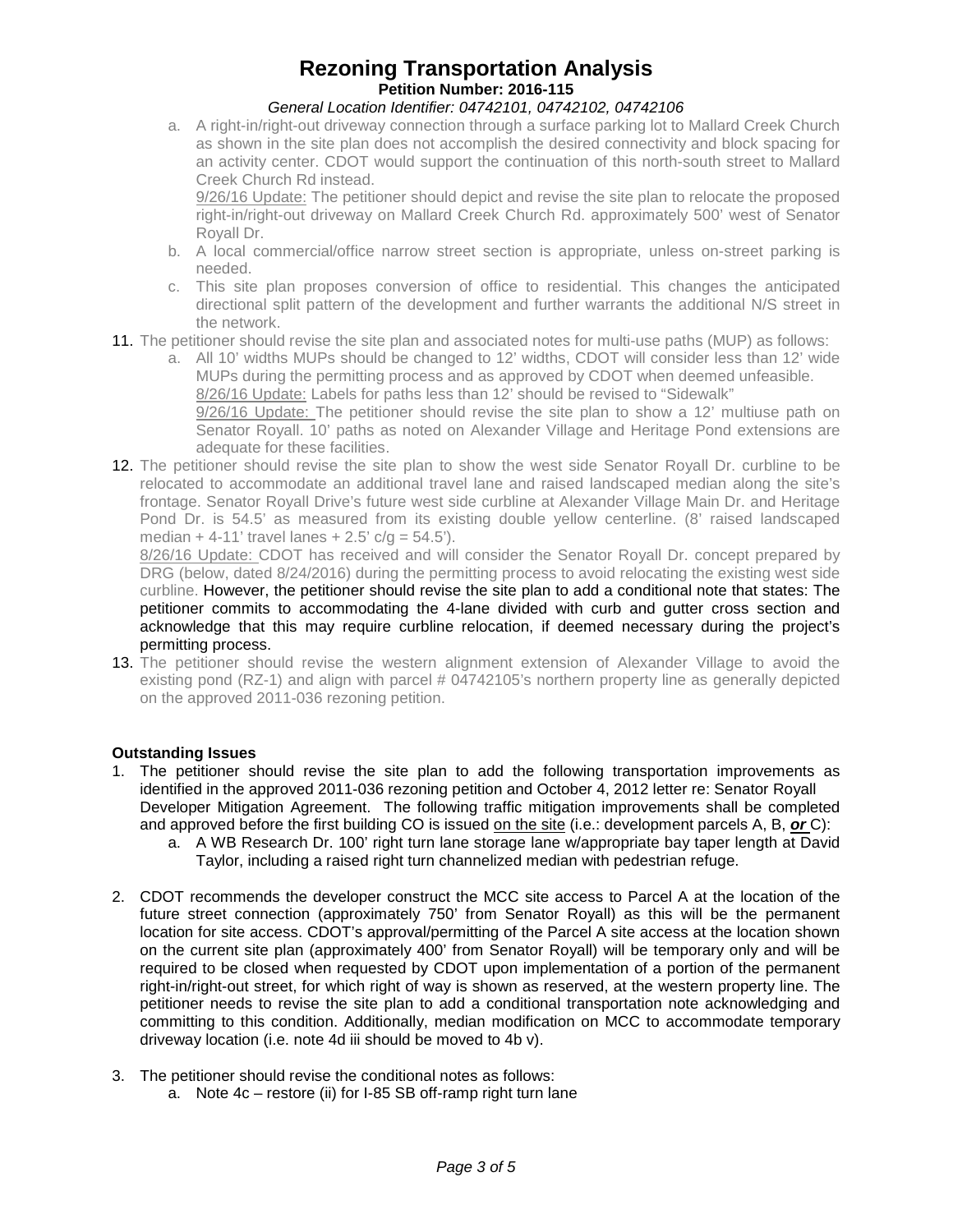# **Rezoning Transportation Analysis**

**Petition Number: 2016-115**

*General Location Identifier: 04742101, 04742102, 04742106*

- b. Note 4d revise to "If agreed to by NCDOT and CDOT, the petitioner may provide a \$xxx, xxx contribution prior to the issuance of the first certificate of occupancy of the residential units allowed in Parcel C in lieu of the additional southbound right turn lane with 250 feet of storage, including channelizing and signal modifications, at the I-85 southbound off-ramp to Mallard Creek Church Road for use by CDOT, in conjunction with NCDOT, to fund other improvements at this interchange.
	- i. Appropriate cost for substitute improvement(s) has not been provided. Petitioner should coordinate with NCDOT to provide acceptable format and documentation.
	- ii. Transportation mitigations to MCC median at Parcel A and WB David Taylor are not and should not be included in the substitute improvements scope or cost.
	- iii. The petitioner should work with NCDOT to determine if the cost of mitigations "by others" that have not been constructed but were identified as existing in the TIS will be required to be included in the transportation commitments and/or payment in lieu.

### **Advisory Information**

The following are requirements of the developer that must be satisfied prior to driveway permit approval. We recommend that the petitioner reflect these on the rezoning plan as-appropriate.

- 1. The setback for this district is measured from the back of the existing or future curbline as determined by CDOT and Planning during the permitting process.
- 2. According to the City of Charlotte's Driveway Regulations, CDOT has the authority to regulate/approve all private street/driveway and public street connections to the right-of-way of a street under the regulatory jurisdiction of the City of Charlotte.
- 3. Adequate sight triangles must be reserved at the existing/proposed street entrance(s). Two 35' x 35' sight triangles (and two 10' x 70' sight triangles on North Carolina Department of Transportation on NCDOT maintained streets) are required for the entrance(s) to meet requirements. All proposed trees, berms, walls, fences, and/or identification signs must not interfere with sight distance at the entrance(s). Such items should be identified on the site plan.
- 4. The proposed driveway connection(s) to public streets will require a driveway permit(s) to be submitted to CDOT (and the North Carolina Department of Transportation on NCDOT maintained streets) for review and approval. The exact driveway location(s) and type/width of the driveway(s) will be determined by CDOT during the driveway permit process. The locations of the driveway(s) shown on the site plan are subject to change in order to align with driveway(s) on the opposite side of the street and comply with City Driveway Regulations and the City Tree Ordinance.
- 5. All proposed commercial driveway connections to a future public street will require a driveway permit to be submitted to CDOT for review and approval.
- 6. Any fence or wall constructed along or adjacent to any sidewalk or street right-of-way requires a certificate issued by CDOT.
- 7. A Right-of-Way Encroachment Agreement is required for the installation of any non-standard item(s) (irrigation systems, decorative concrete pavement, brick pavers, etc.) within a proposed/existing City maintained street right-of-way by a private individual, group, business, or homeowner's/business association. An encroachment agreement must be approved by CDOT prior to the construction/installation of the non-standard item(s). Contact CDOT for additional information concerning cost, submittal, and liability insurance coverage requirements.

| <b>Revision Log</b> |                    |    |
|---------------------|--------------------|----|
| <b>Date</b>         | <b>Description</b> | Bv |